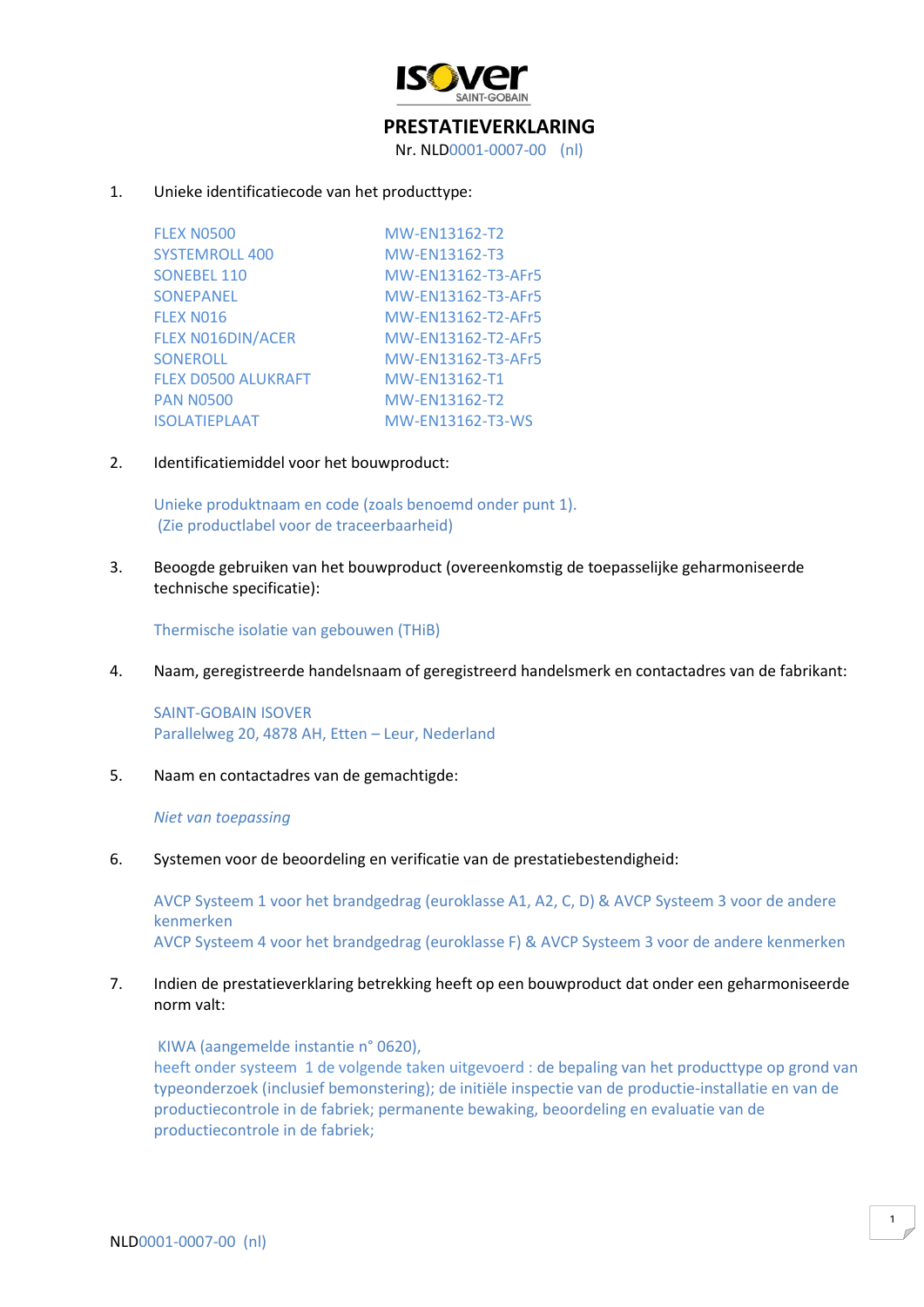BDA (aangemelde instantie Nr. 1640) & KIWA (aangemelde instantie n° 0620) heeft onder systeem 3 de volgende taken uitgevoerd : het producttype bepaalt op grond van typeonderzoek (op basis van bemonstering door de fabrikant).

8. Indien de prestatieverklaring betrekking heeft op een product waarvoor een Europese technische beoordeling is afgegeven: *Niet van toepassing*

## 9. Aangegeven prestatie:

Alle genoemde kenmerken in de tabel hieronder worden bepaald in de geharmoniseerde norm **EN 13162:2012**.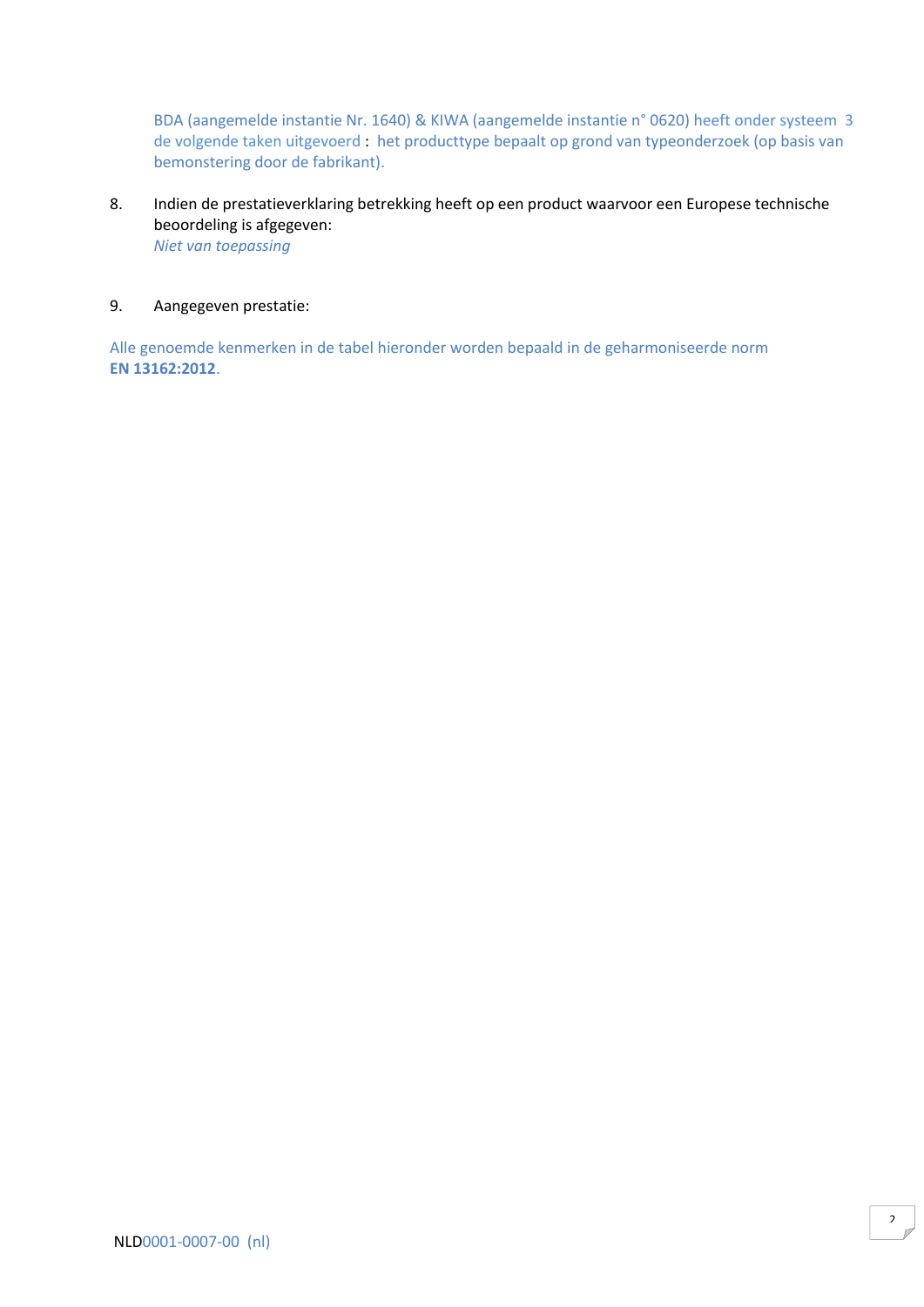| <b>Essential characteristics</b><br><b>Requirement clauses in the</b><br>european standard | <b>FLEX N0500</b> | <b>SYSTEMROLL 400</b><br>(thickness > 149 mm) |
|--------------------------------------------------------------------------------------------|-------------------|-----------------------------------------------|
| Thermal resistance and thermal<br>conductivity (4.2.1)                                     |                   | $0.037$ mW/m.K                                |
| Thickness (4.2.3)                                                                          | T <sub>2</sub>    | T <sub>3</sub>                                |
| Reaction to Fire (4.2.6)                                                                   | A <sub>1</sub>    | $F > 190$ mm<br>A <sub>1</sub>                |
| Water absorption (4.3.7.1)                                                                 | <b>NPD</b>        | <b>NPD</b>                                    |
| Water absorption (4.3.7.2)                                                                 | <b>NPD</b>        | <b>NPD</b>                                    |
| Water vapour transmission (4.3.8)                                                          | <b>NPD</b>        | <b>NPD</b>                                    |
| Release of dangerous substances<br>(4.3.13)                                                | <b>NPD</b>        | <b>NPD</b>                                    |
| Sound absorption (4.3.11)                                                                  | <b>NPD</b>        | <b>NPD</b>                                    |
| Dynamic stiffness (4.3.9)                                                                  | <b>NPD</b>        | <b>NPD</b>                                    |
| Thickness (4.3.10.2)                                                                       | <b>NPD</b>        | <b>NPD</b>                                    |
| Compressability (4.3.10.4)                                                                 | <b>NPD</b>        | <b>NPD</b>                                    |
| Air Flow resistivity (4.3.12)                                                              | <b>NPD</b>        | <b>NPD</b>                                    |
| Air Flow resistivity (4.3.12)                                                              | <b>NPD</b>        | <b>NPD</b>                                    |
| Continuous glowing combustion<br>(4.3.15)                                                  | <b>NPD</b>        | <b>NPD</b>                                    |
| Compressive stress or compressive<br>strength (4.3.3)                                      | <b>NPD</b>        | <b>NPD</b>                                    |
| Point load (4.3.5)                                                                         | <b>NPD</b>        | <b>NPD</b>                                    |
| Durability characteristics (4.2.7) <sup>a,b</sup>                                          | <b>NPD</b>        | <b>NPD</b>                                    |
| Thermal resistance and thermal<br>conductivity (4.2.1) <sup>c</sup>                        | <b>NPD</b>        | <b>NPD</b>                                    |
| Durability characteristics (4.2.7) <sup>d</sup>                                            | <b>NPD</b>        | <b>NPD</b>                                    |
| Tensile strength perpendular to<br>faces $e(4.3.4)$                                        | <b>NPD</b>        | <b>NPD</b>                                    |
| Compressive creep (4.3.6)                                                                  | <b>NPD</b>        | <b>NPD</b>                                    |
| CE Designation code                                                                        | MW-EN13162-T2     | MW-EN13162-T3                                 |
| <b>ICE</b> certificatenumber                                                               | 41520             | 41520                                         |

<sup>a</sup> No change in reaction to fire properties for mineral wool products.<br>
<sup>b</sup> The fire performance of mineral wool does not deteriorate with time. The organic content, which cannot increase in time<br>
<sup>c</sup> Thermal conductivit <sup>b</sup> The fire performance of mineral wool does not deteriorate with time. The euroclass classification of the product is related to the organic content, which cannot increase in time

stable and the porossity contains no other gasses than atmospheric air Thermal conductivity of mineral wool products does not change with time, experience has shown the fibre structure to be

<sup>d</sup> For dimensional stability thickness only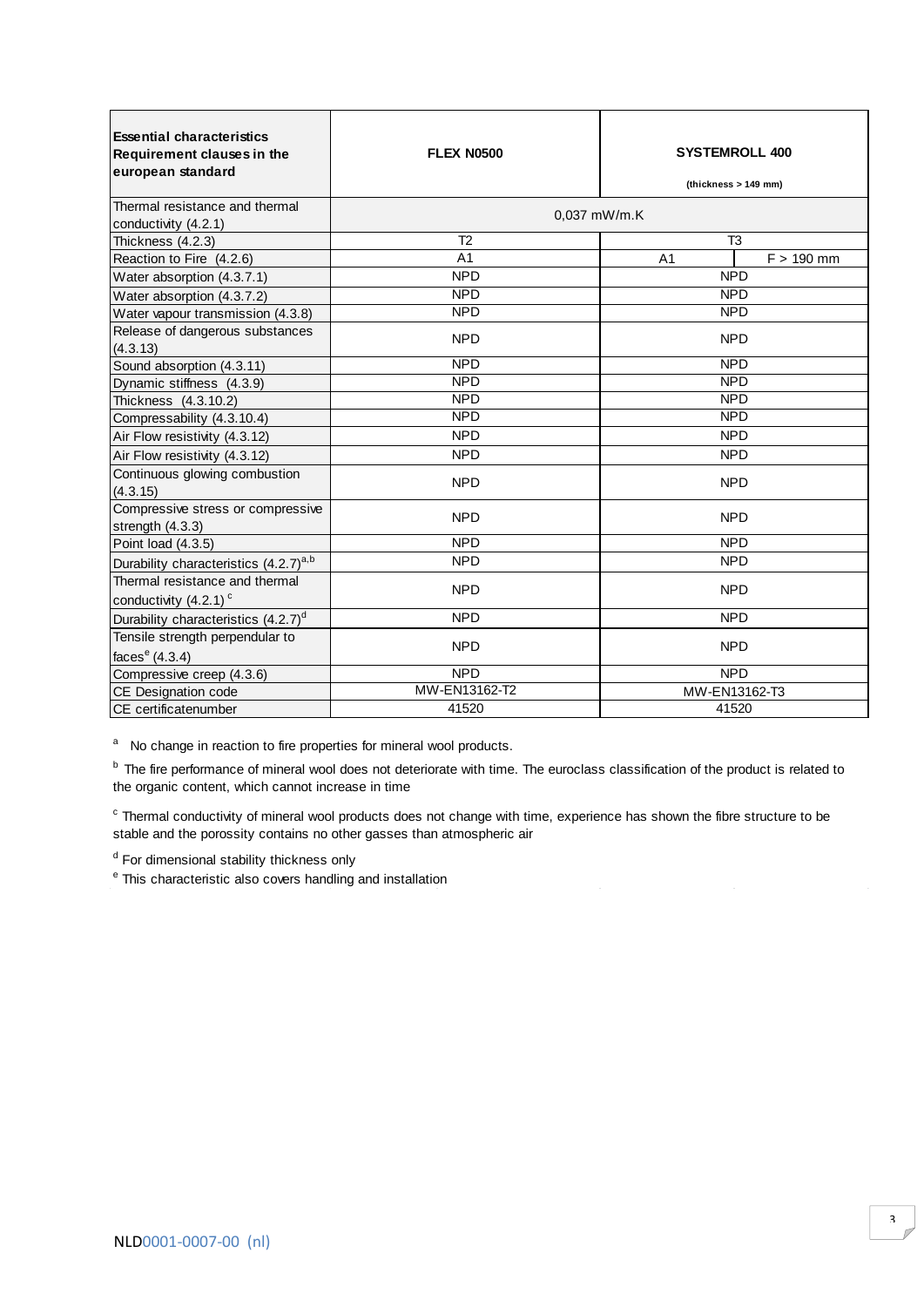| <b>Essential characteristics</b><br><b>Requirement clauses in the</b><br>european standard | SONEBEL 110              | <b>SONEPANEL</b>   |
|--------------------------------------------------------------------------------------------|--------------------------|--------------------|
| Thermal resistance and thermal<br>conductivity (4.2.1)                                     | 0.037 mW/m.K             |                    |
| Thickness (4.2.3)                                                                          | T3                       | T <sub>3</sub>     |
| Reaction to Fire (4.2.6)                                                                   | A <sub>1</sub>           | A <sub>1</sub>     |
| Water absorption (4.3.7.1)                                                                 | <b>NPD</b>               | <b>NPD</b>         |
| Water absorption (4.3.7.2)                                                                 | <b>NPD</b>               | <b>NPD</b>         |
| Water vapour transmission (4.3.8)                                                          | <b>NPD</b>               | <b>NPD</b>         |
| Release of dangerous substances<br>(4.3.13)                                                | <b>NPD</b>               | <b>NPD</b>         |
| Sound absorption (4.3.11)                                                                  | <b>NPD</b>               | <b>NPD</b>         |
| Dynamic stiffness (4.3.9)                                                                  | <b>NPD</b>               | <b>NPD</b>         |
| Thickness (4.3.10.2)                                                                       | <b>NPD</b>               | <b>NPD</b>         |
| Compressability (4.3.10.4)                                                                 | <b>NPD</b>               | <b>NPD</b>         |
| Air Flow resistivity (4.3.12)                                                              | $5$ kPa.s/m <sup>2</sup> | 5 kPa.s/ $m2$      |
| Air Flow resistivity (4.3.12)                                                              | 5 kPa.s/ $m^2$           | 5 kPa.s/ $m2$      |
| Continuous glowing combustion<br>(4.3.15)                                                  | <b>NPD</b>               | <b>NPD</b>         |
| Compressive stress or compressive<br>strength (4.3.3)                                      | <b>NPD</b>               | <b>NPD</b>         |
| Point load (4.3.5)                                                                         | <b>NPD</b>               | <b>NPD</b>         |
| Durability characteristics (4.2.7) <sup>a,b</sup>                                          | <b>NPD</b>               | <b>NPD</b>         |
| Thermal resistance and thermal<br>conductivity $(4.2.1)$ <sup>c</sup>                      | <b>NPD</b>               | <b>NPD</b>         |
| Durability characteristics (4.2.7) <sup>d</sup>                                            | <b>NPD</b>               | <b>NPD</b>         |
| Tensile strength perpendular to<br>faces $e(4.3.4)$                                        | <b>NPD</b>               | <b>NPD</b>         |
| Compressive creep (4.3.6)                                                                  | <b>NPD</b>               | <b>NPD</b>         |
| CE Designation code                                                                        | MW-EN13162-T3-AFr5       | MW-EN13162-T3-AFr5 |
| <b>ICE</b> certificatenumber                                                               | 41520                    | 41531              |

<sup>b</sup> The fire performance of mineral wool does not deteriorate with time. The euroclass classification of the product is related to the organic content, which cannot increase in time

 $\textdegree$  Thermal conductivity of mineral wool products does not stable and the porossity contains no other gasses than a<br> $\textdegree$  To dimensional stability thickness only<br> $\textdegree$  This characteristic also covers handling and instal Thermal conductivity of mineral wool products does not change with time, experience has shown the fibre structure to be stable and the porossity contains no other gasses than atmospheric air

<sup>d</sup> For dimensional stability thickness only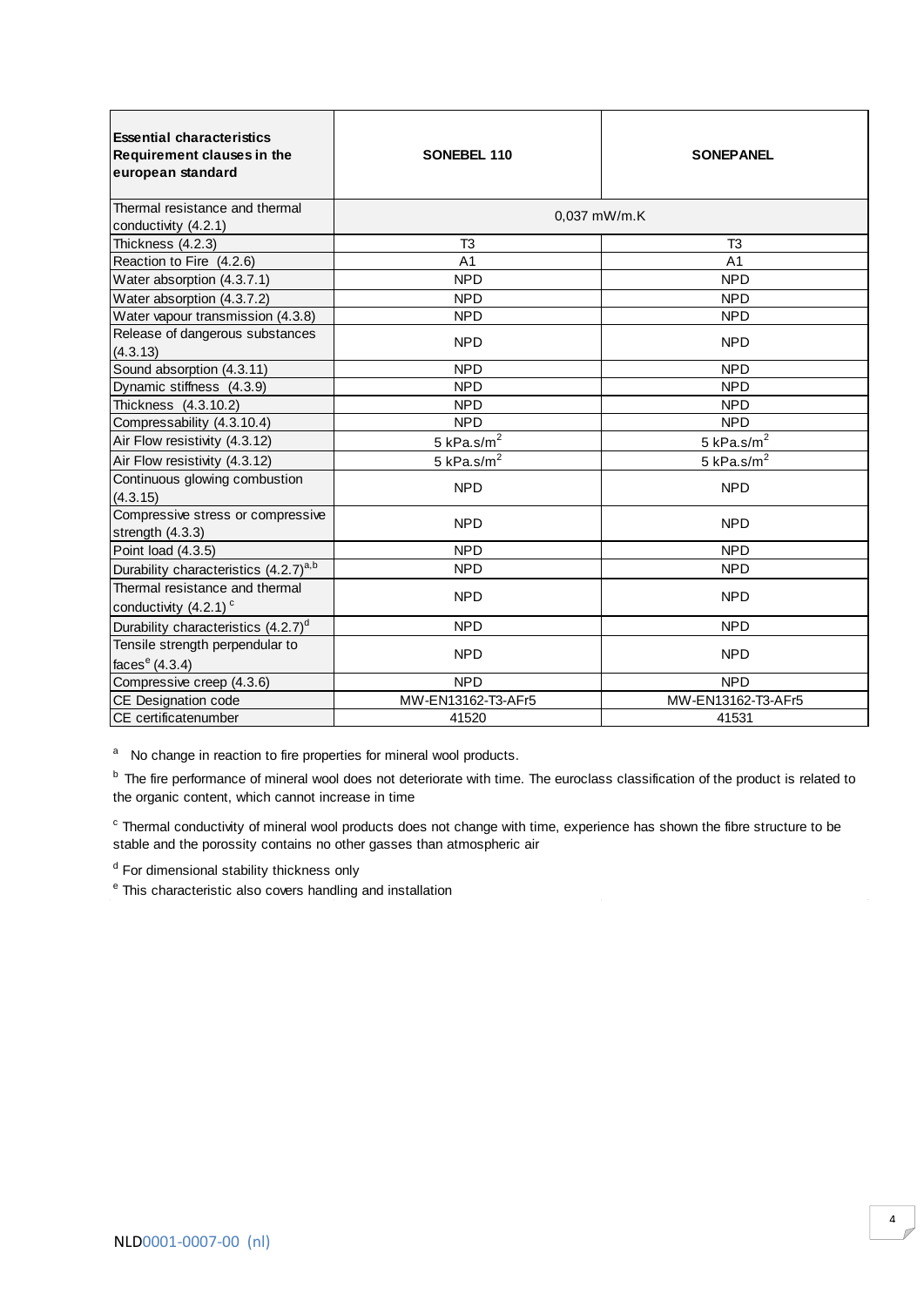| <b>Essential characteristics</b><br>Requirement clauses in the<br>european standard | FLEX N016          | <b>FLEX N016DIN/ACER</b> |
|-------------------------------------------------------------------------------------|--------------------|--------------------------|
| Thermal resistance and thermal<br>conductivity (4.2.1)                              | 0.037 mW/m.K       |                          |
| Thickness (4.2.3)                                                                   | T <sub>2</sub>     | T <sub>2</sub>           |
| Reaction to Fire (4.2.6)                                                            | A <sub>1</sub>     | A <sub>1</sub>           |
| Water absorption (4.3.7.1)                                                          | <b>NPD</b>         | <b>NPD</b>               |
| Water absorption (4.3.7.2)                                                          | <b>NPD</b>         | <b>NPD</b>               |
| Water vapour transmission (4.3.8)                                                   | <b>NPD</b>         | <b>NPD</b>               |
| Release of dangerous substances<br>(4.3.13)                                         | <b>NPD</b>         | <b>NPD</b>               |
| Sound absorption (4.3.11)                                                           | <b>NPD</b>         | <b>NPD</b>               |
| Dynamic stiffness (4.3.9)                                                           | <b>NPD</b>         | <b>NPD</b>               |
| Thickness (4.3.10.2)                                                                | <b>NPD</b>         | <b>NPD</b>               |
| Compressability (4.3.10.4)                                                          | <b>NPD</b>         | <b>NPD</b>               |
| Air Flow resistivity (4.3.12)                                                       | 5 kPa.s/ $m2$      | 5 kPa.s/ $m2$            |
| Air Flow resistivity (4.3.12)                                                       | 5 kPa.s/ $m2$      | 5 kPa.s/ $m2$            |
| Continuous glowing combustion<br>(4.3.15)                                           | <b>NPD</b>         | <b>NPD</b>               |
| Compressive stress or compressive<br>strength (4.3.3)                               | <b>NPD</b>         | <b>NPD</b>               |
| Point load (4.3.5)                                                                  | <b>NPD</b>         | <b>NPD</b>               |
| Durability characteristics (4.2.7) <sup>a,b</sup>                                   | <b>NPD</b>         | <b>NPD</b>               |
| Thermal resistance and thermal<br>conductivity $(4.2.1)$ <sup>c</sup>               | <b>NPD</b>         | <b>NPD</b>               |
| Durability characteristics (4.2.7) <sup>d</sup>                                     | <b>NPD</b>         | <b>NPD</b>               |
| Tensile strength perpendular to<br>faces $e(4.3.4)$                                 | <b>NPD</b>         | <b>NPD</b>               |
| Compressive creep (4.3.6)                                                           | <b>NPD</b>         | <b>NPD</b>               |
| CE Designation code                                                                 | MW-EN13162-T2-AFr5 | MW-EN13162-T2-AFr5       |
| CE certificatenumber                                                                | 41520              | 41520                    |
|                                                                                     |                    |                          |

<sup>b</sup> The fire performance of mineral wool does not deteriorate with time. The euroclass classification of the product is related to the organic content, which cannot increase in time

 $\textdegree$  Thermal conductivity of mineral wool products does not stable and the porossity contains no other gasses than a<br> $\textdegree$  To dimensional stability thickness only<br> $\textdegree$  This characteristic also covers handling and instal Thermal conductivity of mineral wool products does not change with time, experience has shown the fibre structure to be stable and the porossity contains no other gasses than atmospheric air

<sup>d</sup> For dimensional stability thickness only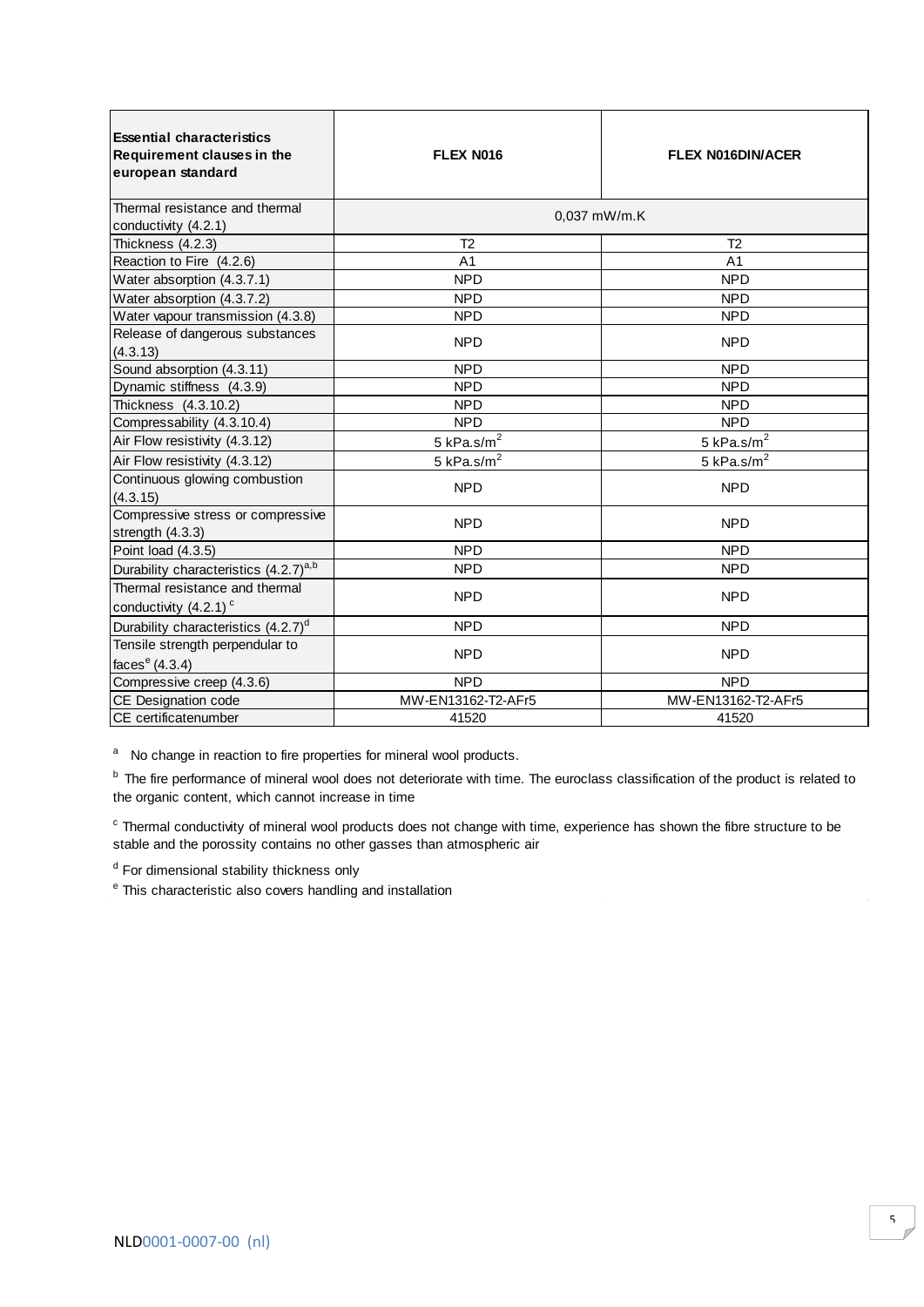| <b>Essential characteristics</b><br>Requirement clauses in the<br>european standard | <b>SONEROLL</b>    | <b>FLEX D0500 ALUKRAFT</b> |
|-------------------------------------------------------------------------------------|--------------------|----------------------------|
| Thermal resistance and thermal<br>conductivity (4.2.1)                              | 0.037 mW/m.K       |                            |
| Thickness (4.2.3)                                                                   | T <sub>3</sub>     | T <sub>1</sub>             |
| Reaction to Fire (4.2.6)                                                            | A <sub>1</sub>     | F                          |
| Water absorption (4.3.7.1)                                                          | <b>NPD</b>         | <b>NPD</b>                 |
| Water absorption (4.3.7.2)                                                          | <b>NPD</b>         | <b>NPD</b>                 |
| Water vapour transmission (4.3.8)                                                   | <b>NPD</b>         | <b>NPD</b>                 |
| Release of dangerous substances<br>(4.3.13)                                         | <b>NPD</b>         | <b>NPD</b>                 |
| Sound absorption (4.3.11)                                                           | <b>NPD</b>         | <b>NPD</b>                 |
| Dynamic stiffness (4.3.9)                                                           | <b>NPD</b>         | <b>NPD</b>                 |
| Thickness (4.3.10.2)                                                                | <b>NPD</b>         | <b>NPD</b>                 |
| Compressability (4.3.10.4)                                                          | <b>NPD</b>         | <b>NPD</b>                 |
| Air Flow resistivity (4.3.12)                                                       | 5 kPa.s/ $m2$      | <b>NPD</b>                 |
| Air Flow resistivity (4.3.12)                                                       | 5 kPa.s/ $m2$      | <b>NPD</b>                 |
| Continuous glowing combustion<br>(4.3.15)                                           | <b>NPD</b>         | <b>NPD</b>                 |
| Compressive stress or compressive<br>strength (4.3.3)                               | <b>NPD</b>         | <b>NPD</b>                 |
| Point load (4.3.5)                                                                  | <b>NPD</b>         | <b>NPD</b>                 |
| Durability characteristics (4.2.7) <sup>a,b</sup>                                   | <b>NPD</b>         | <b>NPD</b>                 |
| Thermal resistance and thermal<br>conductivity $(4.2.1)$ <sup>c</sup>               | <b>NPD</b>         | <b>NPD</b>                 |
| Durability characteristics (4.2.7) <sup>d</sup>                                     | <b>NPD</b>         | <b>NPD</b>                 |
| Tensile strength perpendular to                                                     | <b>NPD</b>         | <b>NPD</b>                 |
| faces $e(4.3.4)$                                                                    |                    |                            |
| Compressive creep (4.3.6)                                                           | <b>NPD</b>         | <b>NPD</b>                 |
| CE Designation code                                                                 | MW-EN13162-T3-AFr5 | MW-EN13162-T1              |
| CE certificatenumber                                                                | 41531              | SYSTEM <sub>3</sub>        |

<sup>b</sup> The fire performance of mineral wool does not deteriorate with time. The euroclass classification of the product is related to the organic content, which cannot increase in time

 $\textdegree$  Thermal conductivity of mineral wool products does not stable and the porossity contains no other gasses than a<br> $\textdegree$  To dimensional stability thickness only<br> $\textdegree$  This characteristic also covers handling and instal Thermal conductivity of mineral wool products does not change with time, experience has shown the fibre structure to be stable and the porossity contains no other gasses than atmospheric air

<sup>d</sup> For dimensional stability thickness only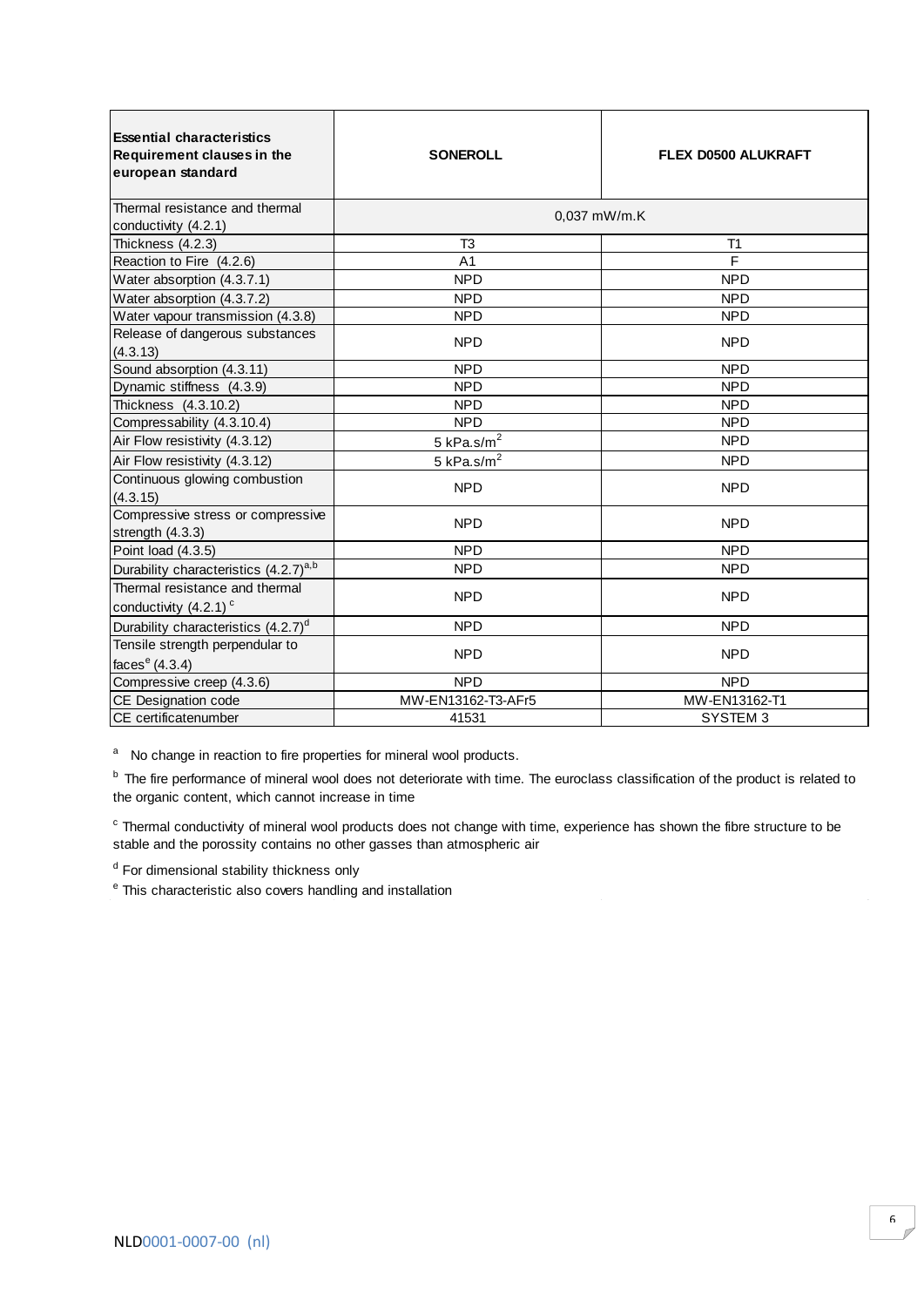| <b>Essential characteristics</b><br>Requirement clauses in the<br>european standard | <b>PAN N0500</b>                 | <b>ISOLATIEPLAAT</b>             |
|-------------------------------------------------------------------------------------|----------------------------------|----------------------------------|
| Thermal resistance and thermal                                                      | 0.037 mW/m.K                     |                                  |
| conductivity (4.2.1)                                                                |                                  |                                  |
| Thickness (4.2.3)                                                                   | T <sub>2</sub><br>A <sub>1</sub> | T <sub>3</sub><br>A <sub>1</sub> |
| Reaction to Fire (4.2.6)                                                            | <b>NPD</b>                       |                                  |
| Water absorption (4.3.7.1)                                                          |                                  | $\leq 1$ kg / m <sup>2</sup>     |
| Water absorption (4.3.7.2)                                                          | <b>NPD</b>                       | <b>NPD</b>                       |
| Water vapour transmission (4.3.8)                                                   | <b>NPD</b>                       | <b>NPD</b>                       |
| Release of dangerous substances<br>(4.3.13)                                         | <b>NPD</b>                       | <b>NPD</b>                       |
| Sound absorption (4.3.11)                                                           | <b>NPD</b>                       | <b>NPD</b>                       |
| Dynamic stiffness (4.3.9)                                                           | <b>NPD</b>                       | <b>NPD</b>                       |
| Thickness (4.3.10.2)                                                                | <b>NPD</b>                       | <b>NPD</b>                       |
| Compressability (4.3.10.4)                                                          | <b>NPD</b>                       | <b>NPD</b>                       |
| Air Flow resistivity (4.3.12)                                                       | <b>NPD</b>                       | <b>NPD</b>                       |
| Air Flow resistivity (4.3.12)                                                       | <b>NPD</b>                       | <b>NPD</b>                       |
| Continuous glowing combustion<br>(4.3.15)                                           | <b>NPD</b>                       | <b>NPD</b>                       |
| Compressive stress or compressive<br>strength (4.3.3)                               | <b>NPD</b>                       | <b>NPD</b>                       |
| Point load (4.3.5)                                                                  | <b>NPD</b>                       | <b>NPD</b>                       |
| Durability characteristics (4.2.7) <sup>a,b</sup>                                   | <b>NPD</b>                       | <b>NPD</b>                       |
| Thermal resistance and thermal<br>conductivity (4.2.1) <sup>c</sup>                 | <b>NPD</b>                       | <b>NPD</b>                       |
| Durability characteristics (4.2.7) <sup>d</sup>                                     | <b>NPD</b>                       | <b>NPD</b>                       |
| Tensile strength perpendular to                                                     |                                  |                                  |
| faces $e(4.3.4)$                                                                    | <b>NPD</b>                       | <b>NPD</b>                       |
| Compressive creep (4.3.6)                                                           | <b>NPD</b>                       | <b>NPD</b>                       |
| CE Designation code                                                                 | MW-EN13162-T2                    | MW-EN13162-T3-WS                 |
| ICE certificatenumber                                                               | 41520                            | 41531                            |

<sup>b</sup> The fire performance of mineral wool does not deteriorate with time. The euroclass classification of the product is related to the organic content, which cannot increase in time

<sup>c</sup> Thermal conductivity of mineral wool products does not change with time, experience has shown the fibre structure to be stable and the porossity contains no other gasses than atmospheric air

<sup>d</sup> For dimensional stability thickness only